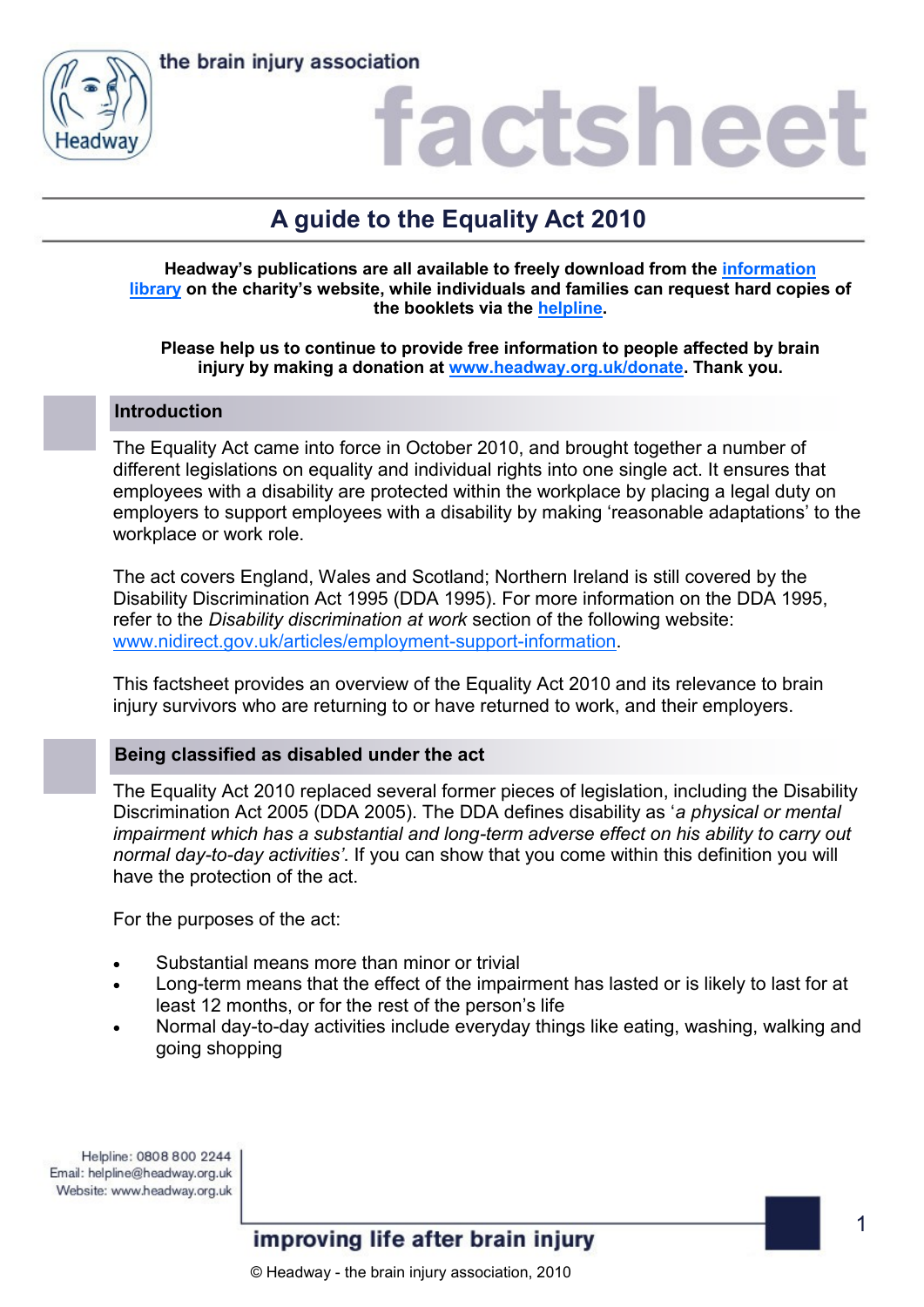

the brain injury association

# factsheet

The new act now protects the following people:

- Those who used to have a disability
- Those who are associated with someone with a disability (e.g. carers)
- Those who are wrongly perceived as being disabled

#### **How the act applies to brain injury**

Only the courts can say if a particular individual is defined as disabled under the legislation, but the aim of the act is to be as broad as possible. People with a severe brain injury who have long-term disabilities as a result should be covered by the Equality Act. As the impairment must last 12 months or more, it may be more difficult for people with a minor head injury to prove that the Equality Act applies to them. However, that doesn't mean that they should be discriminated against. Furthermore, the law can still protect people if they have recovered from a disability that previously affected them.

You may need to prove that you are classified as disabled under the Equality Act in order to be protected by it. You can do this by showing that your brain injury has resulted in a physical or mental (emotional or cognitive) impairment, and that this has an impact on your day-to-day life, including your work life. For example, if you are struggling to write, type, read, concentrate or move around the work environment because of your brain injury, you might be classified as disabled under the act.

#### **Further reading**

Further detailed information on the Equality Act is available on the UK government website from the following link: [www.gov.uk/guidance/equality-act-2010-guidance.](http://www.gov.uk/guidance/equality-act-2010-guidance)

The Equality and Human Rights Commission website also has detailed information on rights within the workplace and disability. To browse through this information, visit [www.equalityhumanrights.com/en/advice-and-guidance.](http://www.equalityhumanrights.com/en/advice-and-guidance)

You can access the full Equality Act from the following link: [www.legislation.gov.uk/](http://www.legislation.gov.uk/ukpga/2010/15/pdfs/ukpga_20100015_en.pdf) [ukpga/2010/15/pdfs/ukpga\\_20100015\\_en.pdf.](http://www.legislation.gov.uk/ukpga/2010/15/pdfs/ukpga_20100015_en.pdf)

More information on other aspects of returning to work is available in the following Headway factsheets:

- Adaptations to the workplace a guide for employers
- Financial support when returning to work
- Returning to work after brain injury
- Returning to education after brain injury

Helpline: 0808 800 2244 Email: helpline@headway.org.uk Website: www.headway.org.uk

improving life after brain injury